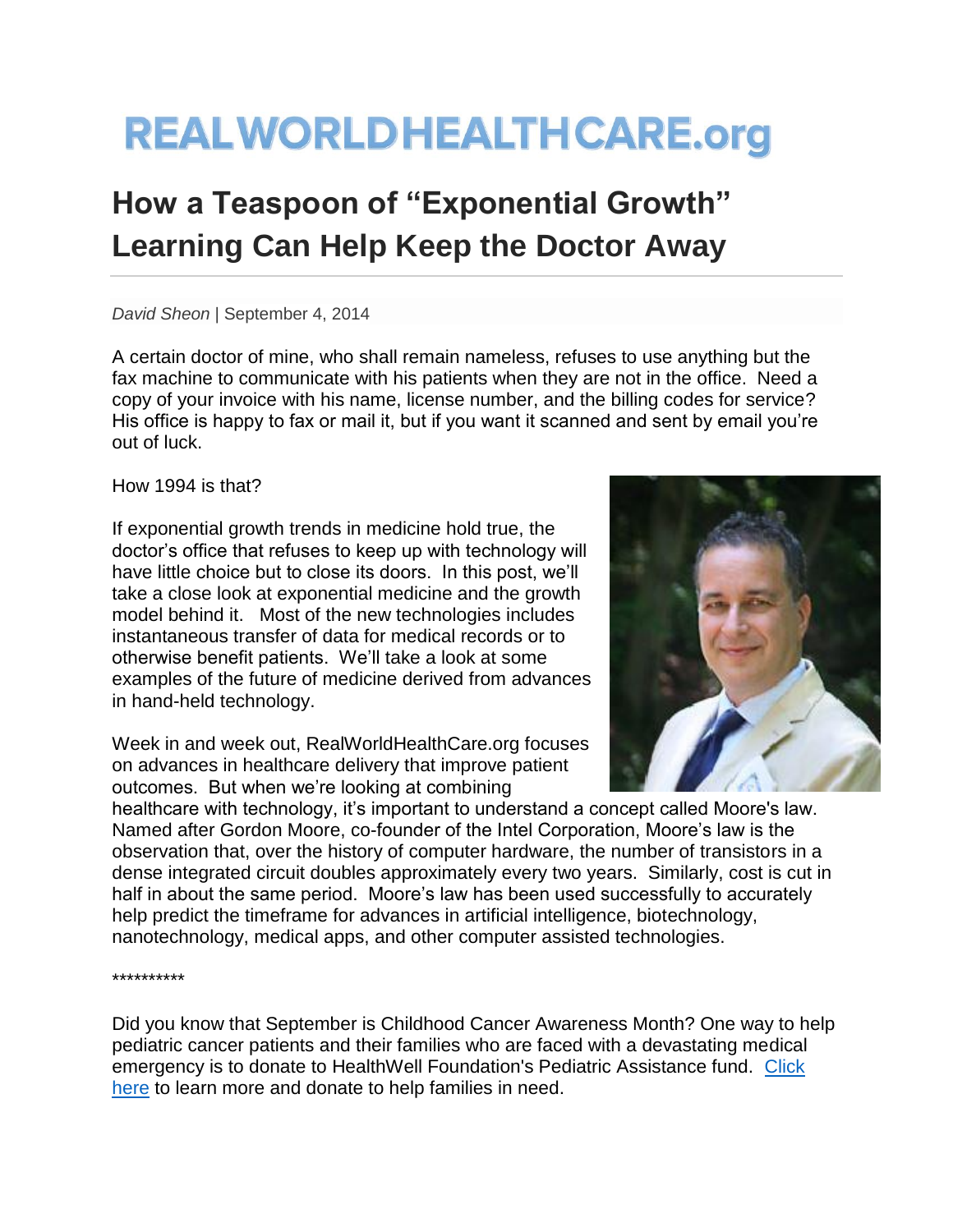\*\*\*\*\*\*\*\*\*\*

Understanding the implication of doubling every two years within medical technology requires understanding that many real world phenomena can be modeled by understanding exponential growth. Think of phenomena such as the growth or shrinking of populations, bacteria and viruses such as HIV/AIDS, radioactive substances, electricity, or temperatures impacted global warming.

Activities that evolve by a fixed percent at regular intervals exhibit exponential growth. This is different than our typical linear concept of growth. If you were asked to walk 30 steps out your front door, even without walking an inch you'd have a pretty good idea of where you'd end up standing. But take 30 exponential steps so that first you walk one step, then two, then four, then eight and by the  $30<sup>th</sup>$  exponential cycle, you will have walked over a billion steps from your front door.

One example of Moore's law and exponential growth is that the typical smart phone today has as much computing power as [all of NASA had in 1969.](http://knopfdoubleday.com/2011/03/14/your-cell-phone/) And it's built at a tiny fraction of the 1969 cost to NASA.

So where is exponential growth taking medical apps?

How about [GE's new handheld Vscan,](https://vscan.gehealthcare.com/introducing-vscan-family) which can deliver high quality ultrasound easily and send the file directly to a patient's electronic medical record so that it can be pulled up by any doctor at any hospital, any time you come in?

Looking to make sure you are staying compliant with your asthma treatment? The [Assist Me, by Use Inhalers App](http://www.imedicalapps.com/2013/03/assist-inhalers-app-asthma-treatment-patients/) has you covered. Your doctor will learn whether you are using the inhaler as frequently as you should.

Would you like to have inexpensive real time heart monitoring, with your heart rate, blood pressure, and pulse rate sent directly to your doctor so that on your next visit she can offer medical advice based on long term data? [AliveCor](http://www.alivecor.com/home) turns your Android or iPhone into an FDA cleared device for that purpose.

"Today, healthcare is in many ways being practiced as it has been for millennium -- as 'SickCare' -- using old, reactive models and mindsets where the FAX machine is still the primary mode of sending patient information, where data is still silo'd amongst paper charts or rudimentary EMRS, and feedback loops between clinician and patient are broken or limited," says Daniel Kraft, M.D., Conference Chair of Singularity University's [FutureMed](http://exponential.singularityu.org/medicine/) program, which gives a front row seat to those interested in seeing the next exponential step in medical technology. "But we are living in a fast moving, exponential age, where the convergence of rapidly developing technologies are enabling vast new capabilities with the potential to radically improve and disrupt the future of wellness, prevention, clinical practice and to address many of the grand challenges facing the healthcare and biomedical industry across the planet."